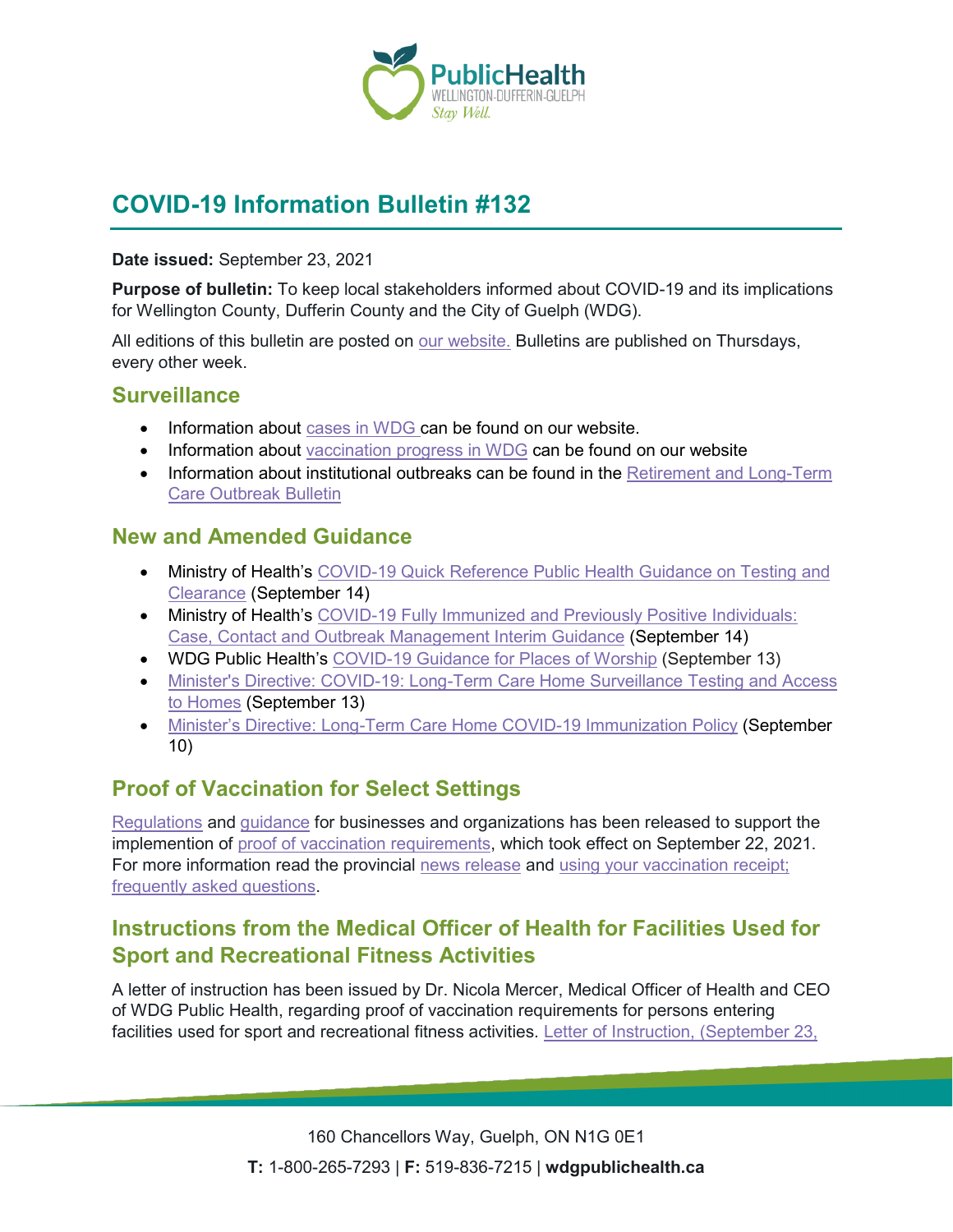

[2021\).](https://wdgpublichealth.ca/sites/default/files/wdg_public_health_-_letter_of_instruction_-_organized_sports_-_sept_23_2021_0.pdf) This letter of instruction requires proof of vaccination for individuals who support indoor organized sports or recreational fitness activities (including volunteers, coaches, instructors, coordinators, trainers, officials, and organizers), in addition to the individuals prescribed by provincial regulation.

# **WDG Public Health Website Updates**

- The [Workplaces](https://wdgpublichealth.ca/workplaces) page has been updated to include information about the proof of vaccination program for businesses and organizations
- An [Ontario Proof of Vaccination Program](https://wdgpublichealth.ca/your-health/covid-19-information-public/covid-19-vaccine-information/ontario-proof-vaccination) page has been created with information about Ontario's proof of vaccination program
- [Places of Worship](https://wdgpublichealth.ca/your-health/covid-19-information-workplaces-and-living-spaces/places-worship) now has a dedicated page under [Workplaces and Living Spaces](https://wdgpublichealth.ca/your-health/covid-19-information-workplaces-and-living-spaces/workplaces-and-businesses) as a result of community feedback
- The [For Schools](https://wdgpublichealth.ca/your-health/covid-19-information-schools-parents-and-teachers/covid-19-guidance-and-resources-our) section has been simplified to one single page of COVID-19 quidance and resources for our school community (schools, teachers, staff, parents)

# **School Resources**

- [High-Risk Contact Letter for Students](https://wdgpublichealth.ca/sites/default/files/student_hrc_letter_0.pdf) revisions provide additional clarity on instructions for high-risk contact students (September 22)
- [High-Risk Contact Letter for Staff](https://wdgpublichealth.ca/sites/default/files/staff_hrc_letter_0.pdf) revisions provide additional clarity on instructions for high-risk contact staff (September 22)

### **Child Care Resources**

• [Child Care Protocol for Symptomatic Child or Staff](https://wdgpublichealth.ca/sites/default/files/child_care_protocol_for_childrenstaff_with_covid-19_symptoms_-_september_10.pdf) (September 10)

### **Long-Term Care Resources**

• [COVID-19: Infection Prevention and Control Checklist for Long-Term Care and](https://www.publichealthontario.ca/-/media/documents/ncov/ipac/covid-19-ipack-checklist-ltcrh.pdf?sc_lang=en)  [Retirement Homes](https://www.publichealthontario.ca/-/media/documents/ncov/ipac/covid-19-ipack-checklist-ltcrh.pdf?sc_lang=en) (September 2021)

### **COVID-19 Vaccine Guidance and Resources**

- Proof of Vaccination Poster [Colour](https://www.health.gov.on.ca/en/pro/programs/publichealth/coronavirus/docs/VaccineReceipt_poster_colour_en.pdf) or [Black and White](https://www.health.gov.on.ca/en/pro/programs/publichealth/coronavirus/docs/VaccineReceipt_poster_greyscale_en.pdf) (September 21)
- [COVID-19 Vaccination Recommendations for Special Populations](https://www.health.gov.on.ca/en/pro/programs/publichealth/coronavirus/docs/vaccine/COVID-19_vaccination_rec_special_populations.pdf) (September 21)
- [COVID-19 Vaccine Third Dose Recommendations](https://www.health.gov.on.ca/en/pro/programs/publichealth/coronavirus/docs/vaccine/COVID-19_vaccine_third_dose_recommendations.pdf) (September 20)
- [Sample Statement of Medical Exemption](https://www.health.gov.on.ca/en/pro/programs/publichealth/coronavirus/docs/vaccine/COVID-19_sample_medical_exemption_template.pdf) (September 20)
- [COVID-19 Vaccine Bulletin #35](https://wdgpublichealth.ca/sites/default/files/wdgph_covid-19_vaccine_bulletin_35_sept_17_2021.pdf) (September 17)
- [COVID-19 Fully Vaccinated Status in Ontario](https://www.health.gov.on.ca/en/pro/programs/publichealth/coronavirus/docs/vaccine/COVID-19_fully_vaccinated_status_ontario.pdf) (September 15)
- [COVID-19 Vaccine Information Sheet](https://www.health.gov.on.ca/en/pro/programs/publichealth/coronavirus/docs/vaccine/COVID-19_vaccine_info_sheet.pdf) (September 15)
- [COVID-19 Vaccine Information Sheet: For Youth \(Age 12-17\)](https://www.health.gov.on.ca/en/pro/programs/publichealth/coronavirus/docs/vaccine/COVID-19_vaccine_information_sheet_youth.pdf) (September 15)
- [Medical Exemptions to COVID-19 Vaccination](https://www.health.gov.on.ca/en/pro/programs/publichealth/coronavirus/docs/vaccine/medical_exemptions_to_vaccination.pdf) (September 14)
- [COVID-19 Guidance for Individuals Vaccinated outside of Ontario/Canada](https://www.health.gov.on.ca/en/pro/programs/publichealth/coronavirus/docs/vaccine/COVID-19_guidance_for_individuals_vaccinated_outside_of_ontario.pdf) (September 14)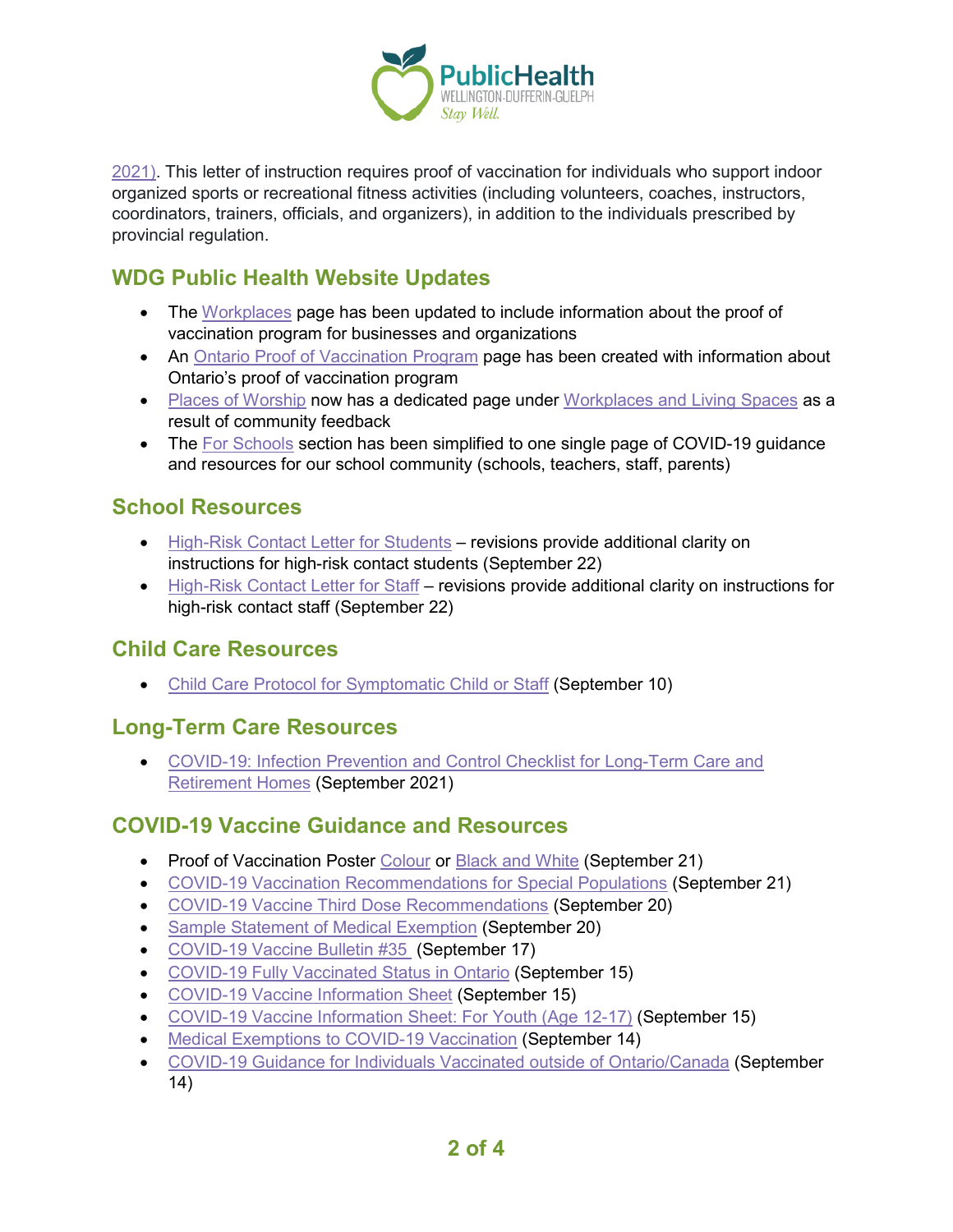

### **Announcements and Changes to Services**

- On September 23, the [Government of Ontario](https://news.ontario.ca/en/release/1000840/ontario-investing-in-health-care-infrastructure-upgrades-and-repairs) announced it is investing \$182.6 million this year to support critical upgrades, repairs and maintenance in 133 hospitals and 63 community health service providers across the province, including \$50 million for COVID-19 related and other urgent projects at hospitals.
- On September 21, [Transport Canada](https://www.canada.ca/en/transport-canada/news/2021/09/canada-announces-extension-of-flight-ban-from-india-as-it-prepares-for-the-return-of-direct-flights.html) announced an extension of the restrictions on all direct commercial and private passenger flights to Canada from India until September 26, 2021.
- On September 14, the [Government of Ontario](https://news.ontario.ca/en/backgrounder/1000805/expanded-eligibility-for-third-doses-of-the-covid-19-vaccine) announced it is expanding eligibility for third doses of the COVID-19 vaccine to additional groups that face the highest risk of serious illness from the virus.

### **Additional Resources**

- [How to Self-Monitor](https://www.publichealthontario.ca/-/media/documents/ncov/factsheet-covid-19-self-monitor.pdf?la=en&sc_lang=en&hash=8E539D05043A6775297935CEE32A8BF6) (updated September 17)
- [COVID-19 Real-World Vaccine Effectiveness –](https://www.publichealthontario.ca/-/media/documents/ncov/covid-wwksf/2021/04/wwksf-vaccine-effectiveness.pdf?sc_lang=en) What We Know So Far (published September 17)
- [Mask Wearing in Children and COVID-19 –](https://www.publichealthontario.ca/-/media/documents/ncov/covid-wwksf/2021/08/wwksf-wearing-masks-children.pdf?sc_lang=en) What We Know So Far (published September 10)

## **Contact Information for Additional Support**

#### **Provincial Vaccine Contact Centre**

Services are offered in 300 languages and include accessible services. For questions about COVID-19 vaccine, (not related to appointments or clinics) vaccine receipts, and vaccine passports:

- $\circ$  Call 1-833-943-3900
- $\circ$  Available 7 days a week, 8 a.m. to 8 p.m.

#### **WDGPH COVID-19 Call Centre**

For health-related questions, and questions or concerns from the community beyond COVID-19:

- o Call 519-822-2715 ext. 7006
- $\circ$  Available Monday Friday from 9:00 a.m. 4:00 p.m.

For non-health related questions, including business or workplace concerns, social distancing/face covering questions or non-emergency reporting questions:

- $\circ$  Call 519-822-2715 ext. 4020
- $\circ$  Available Monday Friday from 9:00 a.m. 4:00 p.m.

#### **COVID-19 Vaccination Appointments**

[Book a vaccination appointment online](https://www.wdgpublichealth.ca/appointments) or drop-in to a clinic. Upcoming vaccine drop-ins are posted on our website at:<https://wdgpublichealth.ca/drop-ins>